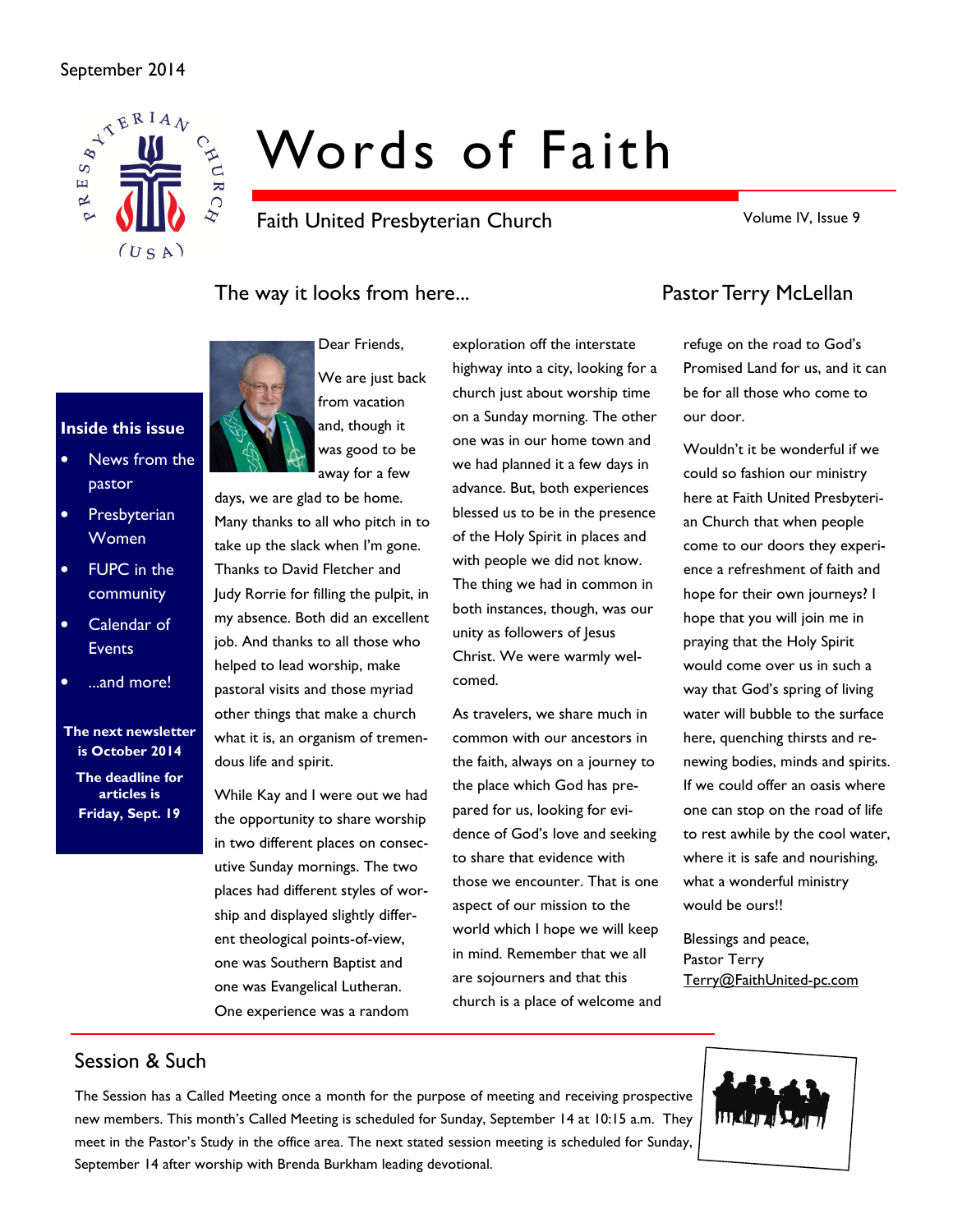# Page 2 Words of Faith

# Happy Birthday!

| September 2                      | September 9            |                     |  |
|----------------------------------|------------------------|---------------------|--|
| Dave Youngstrum<br>※ -           | <b>Evelyn Giles</b>    |                     |  |
| September 3                      | September 10           |                     |  |
| <b>Cliff Giles</b><br>榮          | Nadine Moser<br>楽      |                     |  |
| <sup>※</sup> Jessica Stottlemyer | September 13           | September 26        |  |
| <b>September 5</b>               | Stephanie Booth<br>豢   | Katie Miller<br>漈   |  |
| Patsy Craig<br>脊.                | September 15           | Debbie Rainier<br>翭 |  |
| September 7                      | Marge Krause<br>楽      | September 28        |  |
| <b>Billie Jones</b><br>脊.        | September 17           | ※ Jeanne Sawyer     |  |
| Shirley Kretchmar                | lla Post<br>鮝          | September 29        |  |
| September 8<br>September 21      |                        | Cody Sherrard<br>楽  |  |
| 脊<br><b>Becky Beattie</b>        | <b>Ardy Cross</b><br>豢 | September 30        |  |
| Phil Kretchmar<br>豢              | September 23           | Logan Bechly<br>楽   |  |
|                                  | ما ممدد ۱.۲۵ تلا       |                     |  |

# Grace Presbyterian Village Birthday Lunch

It's time to celebrate the September birthdays at Grace Presbyterian Village. It will be Wednesday, September 24, at 12:30 pm. The honored guests will be happy to see that Betty Van and Doris Rose and their creative committee have prepared special gifts again this year. If you would like to share in the fun and enjoy a delicious birthday lunch, please contact Sharon Meurer at 972-248-8279. We will meet at the church and leave promptly at 11:30 am. Reservations are required and drivers are greatly appreciated.

# Outreach & Evangelism/Cabell Elementary Lois Duell

A big thank you from the Outreach & Evangelism committee to all who donated school supplies for Cabell Elementary and food and money to North Dallas Shared Ministries in August!

# Prayer Concerns **Rehab/At Home:**

### Prayers for:

- **Ellie DeBald**
- Greg Haben
- Käthe & Eberhard Kaschung
- ♥ Ray Kirchmeyer (David's brother)
- Liz Hendricks
- Lilas Kinch
- Til Rathbun
- Mary Sewell
- Alan Swope
- Lynda Taylor
- **Carol West**
- Joy Williams
- Roberta Welther
- Debbie Winters



Give ear, O Lord, to my prayer; listen to my cry of supplication. In the day of my trouble I call on you, for you will answer me. Psalm 86:6-7

- **Becky Beattie**
- Phil & Marilyn Beaubien
- Earl Blackney
- ♥ David Daly
- Lois Davenport
- ♥ Henry & Dena Knight
- ♥ Earle Krause
- ♥ Joanne McKnight
- ♥ Hugh McWhorter
- ♥ Anne Mobley
- ♥ Wanda Mosher
- ♥ Roc & Clarice Mitchell
- ♥ Emroy Quevreaux
- Thelma Rinehart
- **Freddie Simmons**
- Don Speigel
- Jerry Swope
- Martha Watson
- Martha Worrell

### Service Personnel:

- Logan Burkham
- ♥ SPC Albert Campos
- ♥ David Crossley
- SGT Kevin B. Cuiksa
- ♥ Marshall Dobbs
- Maj. Brian Gaddis
- ♥ CPT Ben Garoutte
- **SSGT** Jaron Garoutte
- ♥ SPC Jason Jackson
- SPC Ryan Liggett
- **SPC Chad Manis**
- ♥ CPT Joshua Montero
- ♥ Andrew Moore
- ♥ COL Thomas Pentecost
- **SFC George Pittman**
- **SFC Adam Reno**
- USAF CPT Andre Silva

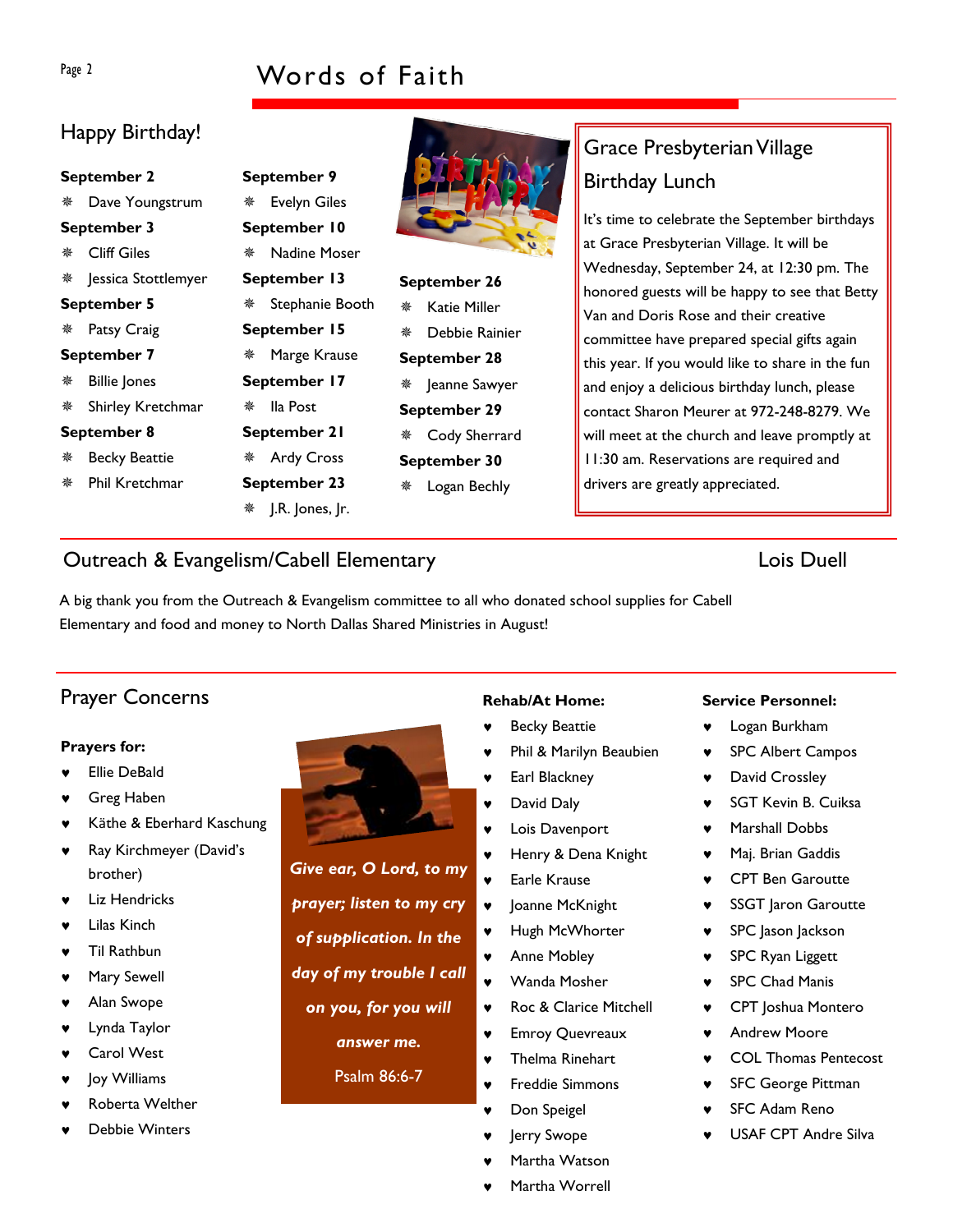## Notes & News from the Pews



Thank you!

Thank you so much for your prayers and cards recently. It means so very

much to me. ~ Cathy Marxer

### Please note!

Please remove the 817-858-0790 number from your directory for Cathy Marxer. Her cell number, 972-948-0320 is the valid number to use.

The Church Life committee has planned several events for the remainder of the year. Exact times and places will be in future editions of Words of Faith.

September—Saturday, September 6 will be the Quarterly Work Day. Church Life will provide a light breakfast at 8:30 with the indoor painting project to follow.

October—Saturday, October 11 we will have a fun afternoon of Bingo.

Directory updates

Please remember to notify the church office if your contact information changes so it can be published in the next newsletter.

# **Church Life** Dottie Cogar

December—Saturday, December 6 we will decorate FUPC for the Advent/Christmas season after a light breakfast. The annual Christmas Holiday Pot Luck luncheon will be Sunday, December 7 after Sunday morning worship.

Save these dates on your calendar and check each month's Words of Faith for more details.



The September meal day will be Monday, September 1. Looking ahead, the October meal will be October 6. Plan ahead for your food donation. Refrigerator for cold food storage is down the hall from the Fellowship Hall.

# From the editor **Brenda Swindle** Deadline for



You may notice that the newsletter is shorter than usual. We received very few articles. We need you to help fill the pages with FUPC events and news.

Remember, no matter how big or small the event, send the infor-

mation so that it can be included in the next issue of Words of Faith. You may submit articles in writing to the church office or via email to Brenda@FaithUnited-pc.com

The deadline for articles is Friday, 9/19. Do not hesitate to contact the church office if you or your group has information to share.

articles, Friday, September 19. Contact church office or Brenda Swindle via email to submit articles.